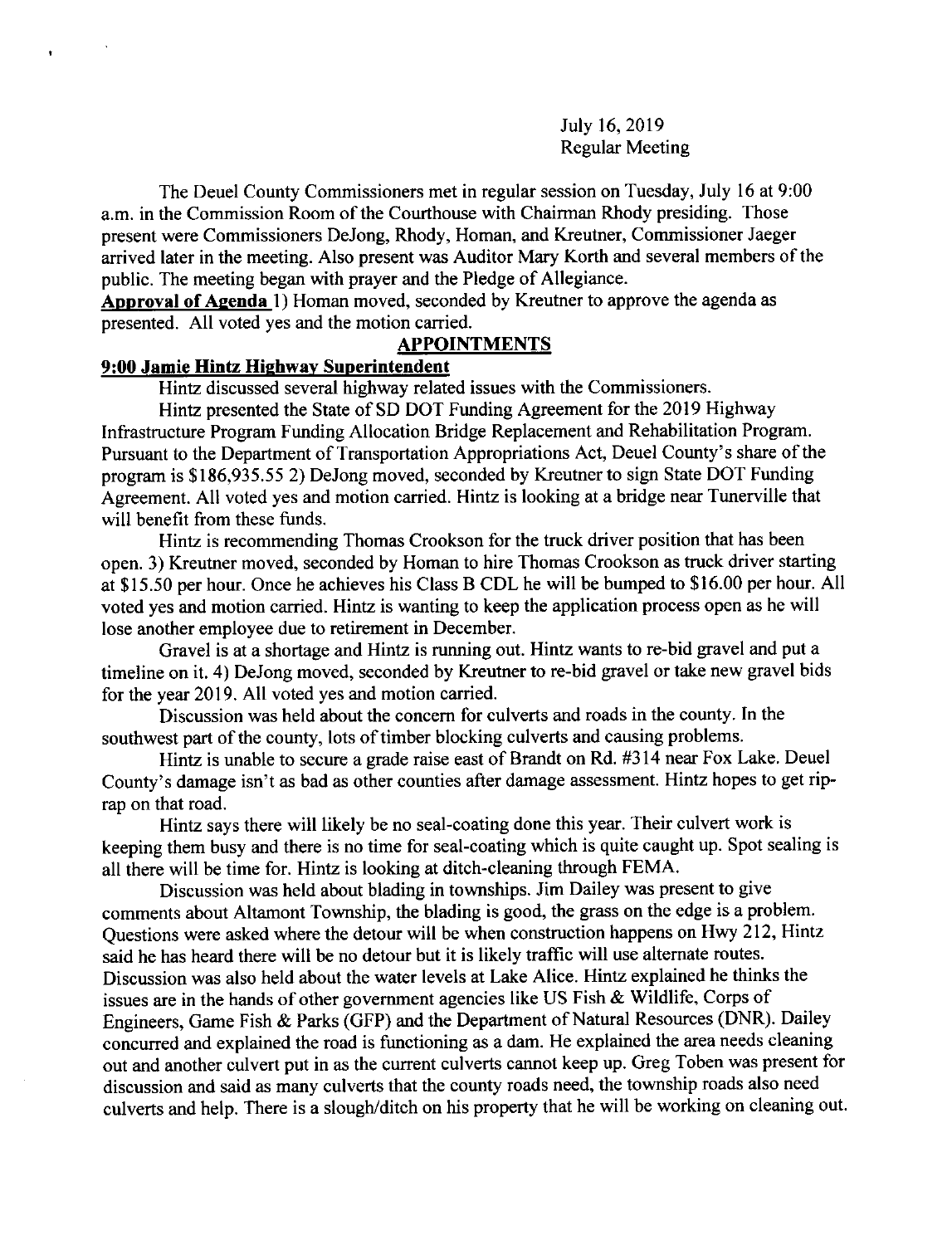Jim Dailey wants a joint meeting to address issues at Lake Alice and at Fox Lake with the Board of Commissioners, DNR and GFP to get things done all at once.

# 9:30 Keith Goens Weed Supervisor

 $\ddot{\phantom{0}}$ 

Goens met with the Commissioners to discuss several items and give updates. There are weeds everywhere and with the rains it is excessive. State and County roads have been sprayed. Humidity affects spraying so it's hard to address. Ditches have water and it makes it hard for weed control so he is getting complaints but hopes weather changes so spraying can resume. He is keeping up on his State contracts, which is all the state highways in the county plus the Interstate. Poison hemlock is a large problem. Goens releases insects to control the hemlock and he is now finding larvae which will really help with control, it is a slow process but it is beneficial. It is a moth like insect that only eats poison hemlock. The Kubota ATV needs <sup>a</sup> different trailer as it is not really compatible. He's looking at different trailers for \$2000 to \$2500. He could look into it being covered by grants. Goens will find bids and present them at the next meeting. Goens also spoke about the new county building on Hwy 22. when he looked at the building he noticed a mouse problem that should be addressed along with locks that should be changed before his Department or other County Departments are moved there. These concems will be addressed.

# 10:00 Public Hearing of The Planning and Zoning Commission and Board of County Commissioners on Proposed Change of Ordinance B2004-01-23B Section 1215.03.2.

A public hearing of The Planning and Zoning Commission and the Board of County Commissioners was held. A sign in sheet was present at the Hearing and is available at the Deuel county Auditor's office. Present for the Deuel county Planning and Zoning commission were Dennis Kanengieter, Steve Rhody, Paul Brandt and altemates Judith Homan and Gary DeJong. Also present was board member Kevin DeBoer and State's Attomey John Knight. Board member Mike Dahl was not present. Kanengieter called the Zoning Board meeting to order. Kevin DeBoer recused himself because he was told by the courts he has a conflict of interest although he disagrees. Attorney Knight asked if he had a financial interest in the subject of this meeting and he said he did not. The Deuel County Planning and Zoning Commission submitted to the Board their recommendation to pass an amendment to a Zoning Ordinance in Section 1215.03.2.d - Wind Energy System setbacks. Distance from the Lake Park District located at Lake Cochrane 3 miles, Lake Alice 2 miles and I mile from the Lake Park District at Bullhead Lake. To read: Distance from the Lake Park District located at Lake Cochrane 3 miles, Lake Park District located at Lake Alice 2 miles and Lake Park District located at Bullhead Lake <sup>I</sup> mile. Opened to public comments.

Public comments were stated:

John Henslin: Looked at comprehensive land use and stated 2 miles is legal. Lake Alice Shores is a good example of area of development transition. It is the largest lake in Deuel County with much potential and good tax potential. His projected figures were \$50k per year for lots and \$375,000 per year after a completely developed district. He says its development is good for population growth and good for economy. He recommends the current ordinance stand. He encouraged both boards to re-evaluate before making a decision.

Barbara McCarty: She described her land at Lake Alice and she would like to develop it into lots. The wind towers coming would affect the future development of the Lake and these lots. If the setbacks would be kept at 2 miles, it would also protect the eagle that she sees every day. She wants the ordinance to stand as is.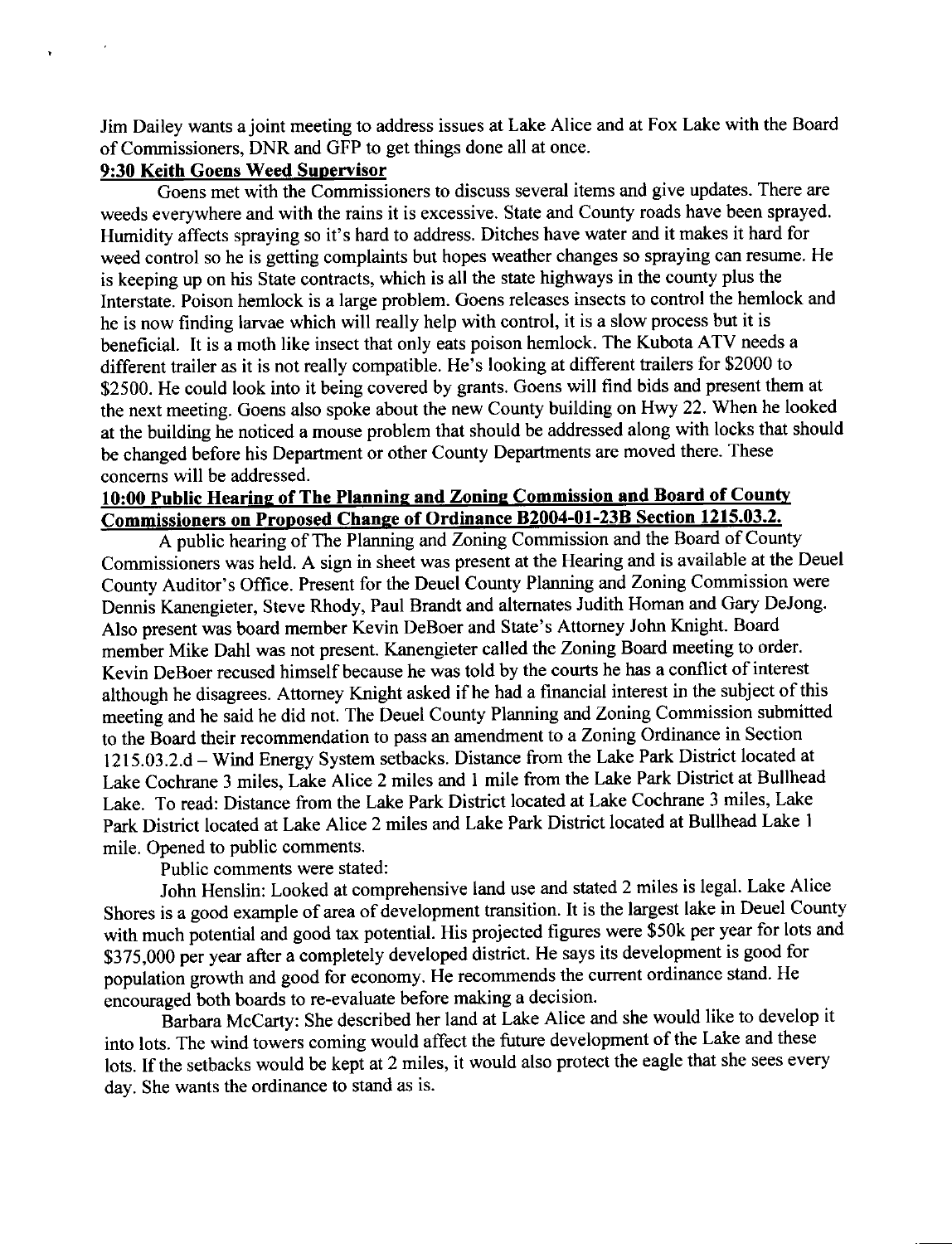John Homan: He wants the ordinance to be left at 2 miles. It will protect property owners and allow for futue developments; he compared it to Lake Cochrane which the setback is at 3 miles. It will protect the eagle's nest that is there. At 2 miles the towers could be moved to different locations. He feels the benefits should be spread to different landowners to benefit others in the county. He spoke of conflict of interest of certain Board members. He was disappointed in the joint meeting being held because of the time of day it prevents people from attending. He said the corruption continues and the lawsuits will as well.

Discussion was held among the Zoning Board Members. Paul Brandt stated the intent of the original motion is what is being clarified in the language of the amended ordinance. Board member DeJong read April 17, 2017 meeting minutes that stated the intent was to keep the setback from the Lake Park District and not the Lake. Jill Eilers asked for a definition of what the Lake Park District is. A lake park district is 1000 feet from the high water mark as defined in ordinance.

Greg Toben: He expressed his support for the ordinance change as he feels the original intent was Lake Park District.

Dennis Evenson: Representing Deuel County Ag Development, he stated studies have been done in the past on development. He said the most major industry we have is agriculture and the ordinance should be protecting agriculture.

John Henslin: He spoke a second time stating that the minutes taken are not the judge, what takes precedence is what is voted upon and approved. He thinks the here and now is the most important. He also feels agriculture is not the only thing that affects Deuel County anymore.

John Homan: In response to Evenson's agriculture comments, he said there is nothing ag about wind turbines. And that this is also recreational, hunting/frshing area.

Paul Brandt said this ordinance is what was decided at all the previous public meetings. The ordinance needs to change to line up with the intent. This is permitted by special exception for ag land in our county. 1) Paul Brandt moved, seconded by Kanengieter to recommend the approval to amend Article XII Section 1215.03.2.d Wind Energy System of the Deuel County Zoning Ordinance. Board member DeJong spoke of concerns for Will Stone's business which Stone considers does not need to be just a structure as defined previously. DeJong wants to address that issue but it was determined that it should be addressed at a separate meeting. Discussion was held. The Planning Commission will vote to recommend approval of this ordinance to the County Commissioners. Roll call vote: Kanengieter-yes; Brandt-yes; DeJongyes; Rhody-yes; Homan-yes; motion carried. The Planning and Zoning Commission adjoumed.

The Commissioners would like to open to public comments;

Commissioner Gary Jaeger arrived to the meeting late and was briefed on the public comments.

The Commissioners then held the first reading of Ordinance 82004-01-28A. The second reading will be held at the August  $6<sup>th</sup>$  meeting, 10 a.m.

# was late 11:00 Drainaee Board/claremont Hutterian Brethren Inc moved to 11:00 as the apolicant

5) Jaeger moved, seconded by Homan to adjoum as County Commission and reconvene as Drainage Board. All voted yes and motion carried.

The Claremont Hutterian Brethren Inc. requested a permit to drain on the NW1/4 of 7- 114-50 and NW1/4 of 6-114-50. Proposed length of the drain is 15,198 feet using  $4"$  tile, 2,220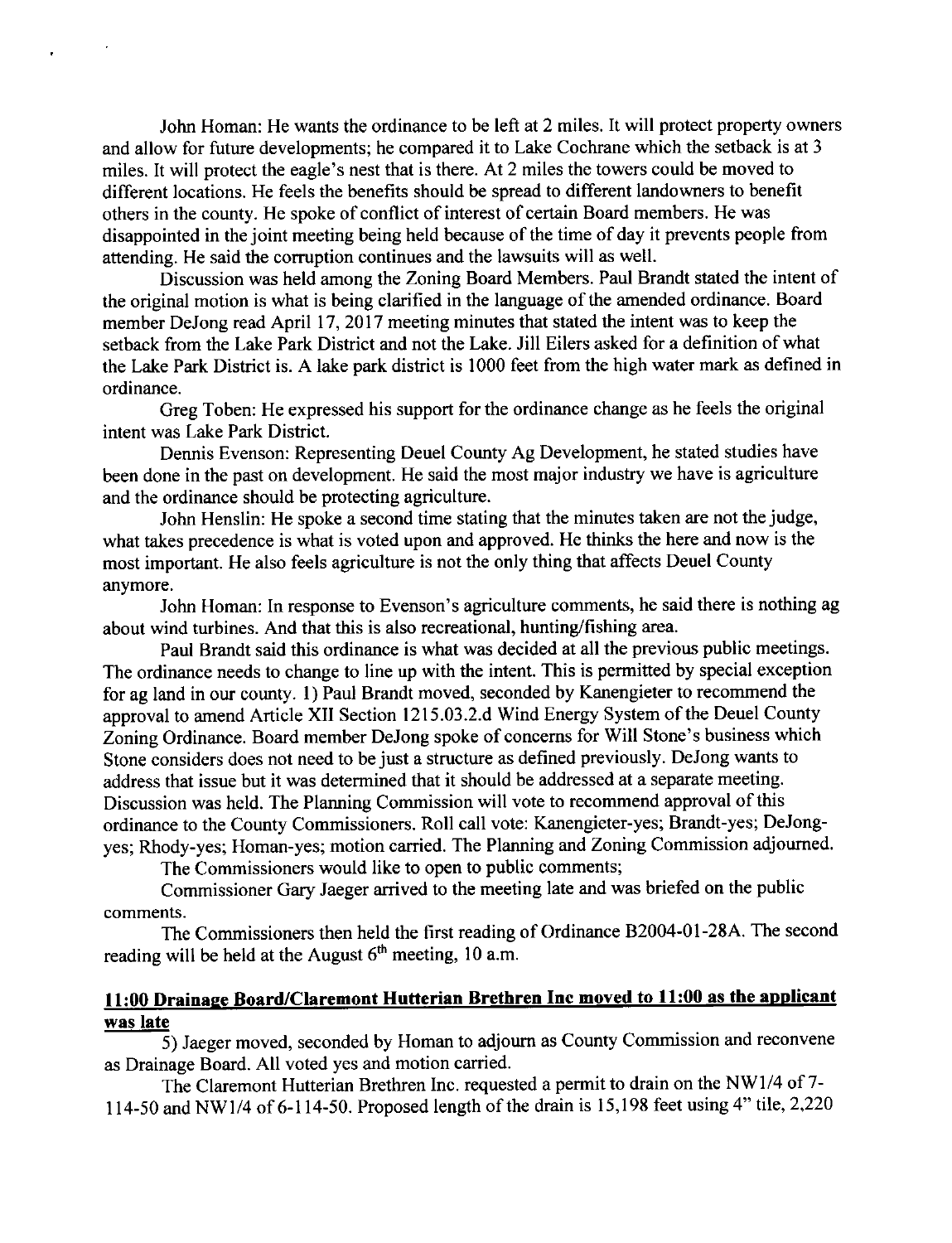feet using 6" tile and 572 feet using 8" tile. Adjoining landowners had signed off Permission To Drain. 6) Jaeger moved, seconded by Homan to approve and issue Drainage Permit #Dl9-15 to Claremont Hutterian Brethren Inc. to drain on above described property with modifications as discussed. All voted yes and motion carried.

Drainage Officer Theisen had questions for the Board concerning possible tiling of the Gary Golf Course by Doyle Thompson, but is less than 20 acres however it is a special situation because it is a City owned golf course in the County. Thompson wants to know if he needs a permit, it is not running into a slough, but onto land owned by others. The Board thought it would be good to get permission and a drainage permit for transparency purposes.

Theisen also asked about MoDak Dairy warting to tile onto N2NW4 31-117-50. After discussion Commissioner Jaeger thought it would be best to find more information on type of tile and to submit a plan before proceeding.

# Unfinished Business: Kurtenbach Drainaqe Comolaint

New information was presented to the Board of Commissioners in the form of a letter fiom Boyd Law Firm representing W Kurtenbach against Rex VanDyke conceming a drainage issue that stems back several months. The letter explained that the issue has not been resolved and Kurtenbachs are seeking an injunction and/or civil penalty regarding the "illegal drainage" and at the very least there should be a specific deadline established to stop the illegal drainage. State's Attomey John Knight has also been in contact with Alex Mastellar, attorney for Mr. VanDyke. There has been communication between the two parties with Mastellar's primary argument being all progress has been halted due to the wet spring/summer. With conditions the way they are currently, it is literally impossible to access the property to meet the conditions of the verbal agreement; and until it dries out there is nothing that can be done. The Board of commissioners thought it best to schedule a public hearing on this matter for August 20, 2019.

7) DeJong moved, seconded by Rhody to adjoum as Drainage Board and reconvene as County Commission. All voted yes and motion carried.

## l1:15 Clear Lake Chamber of Commerce Ellen Schmahl

Schmahl met with the Commissioners to discuss Dog Days in Clear Lake to be held Aug. 2 through Aug 4. There will be activities on all the streets around the Courthouse and she asked for permission to use the Courthouse lawn for some activities as well. 8) DeJong moved, seconded by Homan to allow the Clear Lake Chamber of Commerce use of the Courthouse lawn and area for activities related to Clear Lake Dog Days to be held Aug. 2 through Aug 4.

# 11:30 Sheriff Cory Borg

Borg met with the Commissioners and discussed several items. Sheriff's Office hours will be changing temporarily from 8am to 5pm Monday through Friday due to dispatch on leave.

Discussion was held on the changes to the County's current police contracts including price. The City of Toronto's contract expired June 30<sup>th</sup> and Borg is reinstating their contract for the time being until contract changes are implemented. The rest of the towns in Deuel county expire at the end of the year. Borg is making changes to the contracts on what needs to be reported. The Deuel County Sheriff is responsible for responding to calls but not patrolling the towns unless there is a contract. Borg's feeling is that each city should pay the same for <sup>a</sup> contract. The cost to the Sheriff's office is the same and he feels it should be more even between towns. This is what is happening in other counties that there should be a flat rate equal for each town in Deuel County. Borg recommends \$35.00 per hour for contract which is similar to other nearby counties that contract their cities. 9) Jaeger moved, seconded by Kreutner to change the Police Contracts within Deuel County to  $\frac{$35.00}{$25.00}$  per hour flat rate for each town in the County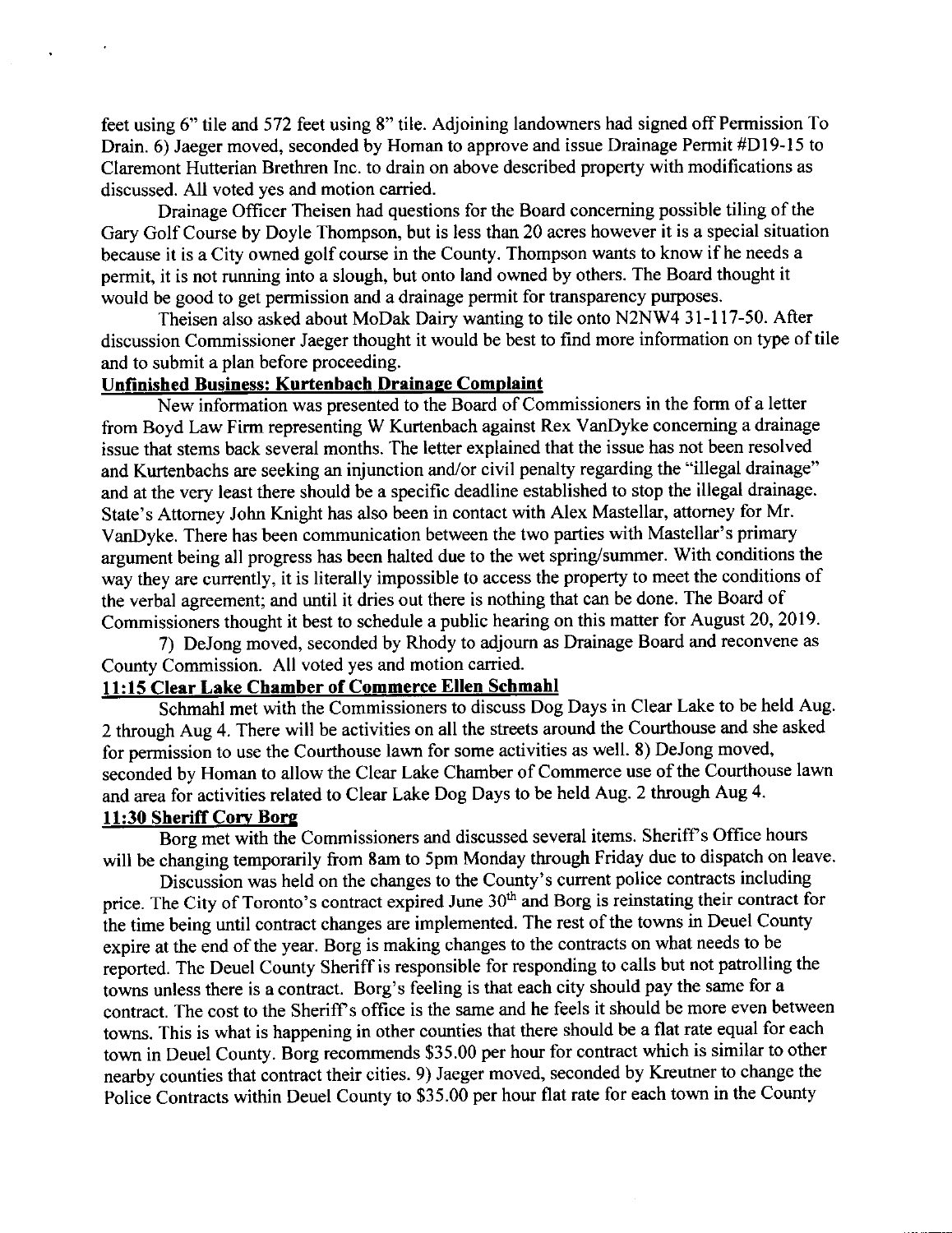along with necessary worded changes within the contracts after review between the towns and the Sheriff. The City of Toronto's current contract will be shortened to 6 months and then all the towns will be on the same calendar Jan 1<sup>st</sup> through December 31<sup>st</sup>. The new contracts will take effect January  $1<sup>st</sup>$ , 2020. All voted yes and motion carried.

Borg also reported on the 9l I repeater that is located on the tower that the County has purchased and it is working very well. Some discussion was held on the lights on the tower as well as the condition of the small building located on that property.

## 11:45 State's Attorney John Knight

Knight met with the Commissioners to discuss a property in Toronto owned by Loren Irvine, who lives out of state. The property is up for tax deed and he has not responded to any letters. A notice of publication will be put in the paper. A neighboring property owner called an was concemed it is in very poor repair. Knight agreed the property is in serious condition and isn't prepared for the County to take tax deed. The City of Toronto is interested in the property. Knight recommends the County takes tax deed and deeds the property to the City of Toronto simultaneously. This will be scheduled for a future meeting.

# UNFINISHED BUSINESS

# Safetv Benefits Report on Insurance Recommendations

Auditor Korth presented the Safety Benefits Inc. property valuation survey with improvement recommendations to the Board of Commissioners. Some of the areas at the 4-H Fairgrounds have already been addressed. The south bam (women's exhibit building) has not been used in years and shingles are an issue. Custodian Ruby was present and suggests to not reshingle but just repair what is there. The Commissioners will decide of the building should be dismantled as it is never used or if roof repair is needed. The newly purchased Extension Building on Hwy 22 also needs some repairs before Extension/Weed/4-H/ Shooting Sports can relocate into the building. An exterminator and a locksmith will be contacted as well as necessary repairs will be addressed.

## NEW BUSINESS

#### Warrants

10) Jaeger moved, seconded Homan by to approve warrants paid early and any additional warrants presented for payment. All voted yes and motion carried. Warrants to Blue Valley Public Safety 1492.56 Siren (City of Clear Lake was not aware of any responsibility to this bill as it has not been brought up to Council), B-D Rural Water 82.70 Utilities, Century Link 358.79 911 Trunk Lines, City Of Clear Lake 207.08 Utilities, DCFU 1064.00 Weed Chemicals, DC Treas 21.20 Title And Transfer, First Bank & Trust 1340.44 Credit Card, H-D Electric 348.87 Utilities, ITC 160.57 Utilities, Lodge At Deadwood 372.00 Lodging, M&T Fire Safety 6976.00 EM Aeds, NW Energy 32.98 Utilities, Otter Tail 1503.65 Utilities, Tri State Water 31.00 Supplies, SD Dept Of Rev 96084.87 Motor Veh Fees Due To State, SDACO 206.00 M&P Due To State, Sanford 284.85 Flex Fees, SD Dept Of Rev 321.63 Excise And Sales Tax

#### Plats

11) Kreutner moved, seconded by Homan to approve the Plat of Loge First Addn in Gov't Lot 7, 4-114-47 and Resolution #19-15. All voted yes and the motion carried.<br>RESOLUTION BY THE BOARD OF COMMISSION DEUEL COUNTY #19-15

BE IT RESOLVED by the Board of County Commissioners of Deuel County, South Dakota, that the plat entitled: "Loge First Addition Located in Gov't Lot 7 of Section 4, Township 114 North, Range 47 West of the 5<sup>th</sup> P.M., in the County of Deuel, South Dakota", which has been submitted for examination pusuant to law, and it appearing that all taxes and special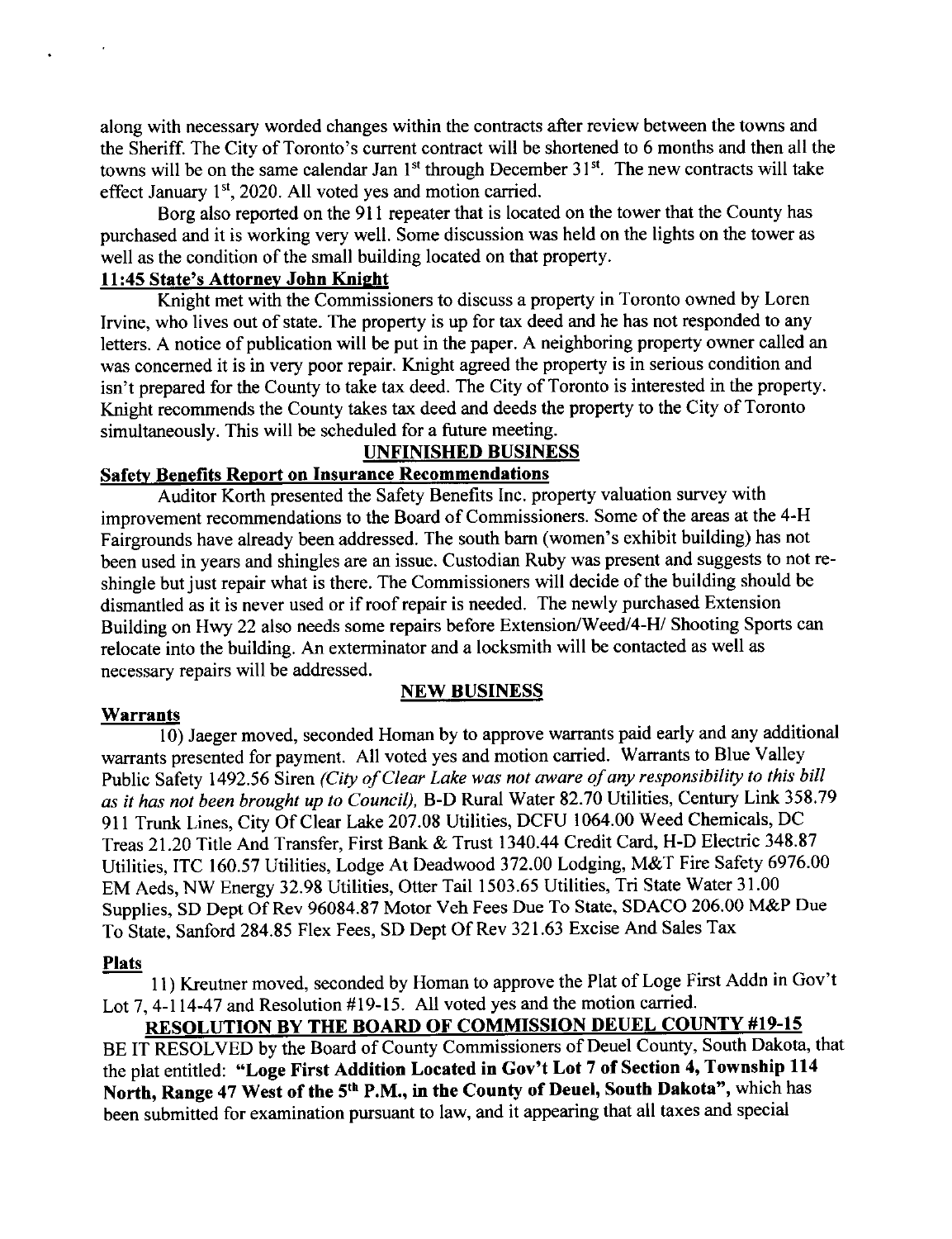assessments have been paid and that such plat and the survey thereofhave been made and executed according to law, the plat is hereby approved, and the County Auditor is hereby authorized and directed to endorse on such plat a copy of this Resolution and certify the same.

Dated this 16th day of July, 2019.

Chairman, Board of County Commissioners Deuel Countv. South Dakota

ATTEST:

 $\bullet$  . The set of  $\bullet$ 

County Auditor, Deuel County, South Dakota

12) DeJong moved, seconded by Kreutner to approve the Plat of LJ Eining Addn in NW4 27-ll5-49 and Resolution #19-16. All voted yes and the motion carried.

RESOLUTION BY THE BOARD OF COMMISSION DEUEL COUNTY #19-16 BE IT RESOLVED by the Board of County Commissioners of Deuel County, South Dakota, that the plat entitled: "LJ Eining Addition, Located in the Northeast Quarter of Section 27, Township 115 North, Range 49 West of the 5<sup>th</sup> P.M., Deuel County, South Dakota", which has been submitted for examination pursuant to law, and it appearing that all taxes and special assessments have been paid and that such plat and the survey thereof have been made and executed according to law, the plat is hereby approved, and the County Auditor is hereby authorized and directed to endorse on such plat a copy of this Resolution and certify the same.

Dated this 16th day of July, 2019.

Chairman, Board of County Commissioners Deuel County, South Dakota

ATTEST:

County Auditor, Deuel County, South Dakota

13) Homan moved, seconded by Rhody to approve the Plat of Pederson Addn in SW4 7-114-50 and Resolution #19-17. All voted yes and the motion carried.<br>RESOLUTION BY THE BOARD OF COMMISSION DEUEL COUNTY #19-17

BE IT RESOLVED by the Board of County Commissioners of Deuel County, South Dakota, that the plat entitled: "Pederson Addition Located in the Southwest Quarter of Section 7, Township 114 North, Range 50 West of the sth P.M., Deuel County, South Dakota", which has been submitted for examination pursuant to law, and it appearing that all taxes and special assessments have been paid and that such plat and the survey thereof have been made and executed according to law, the plat is hereby approved, and the County Auditor is hereby authorized and directed to endorse on such plat a copy of this Resolution and certify the same.